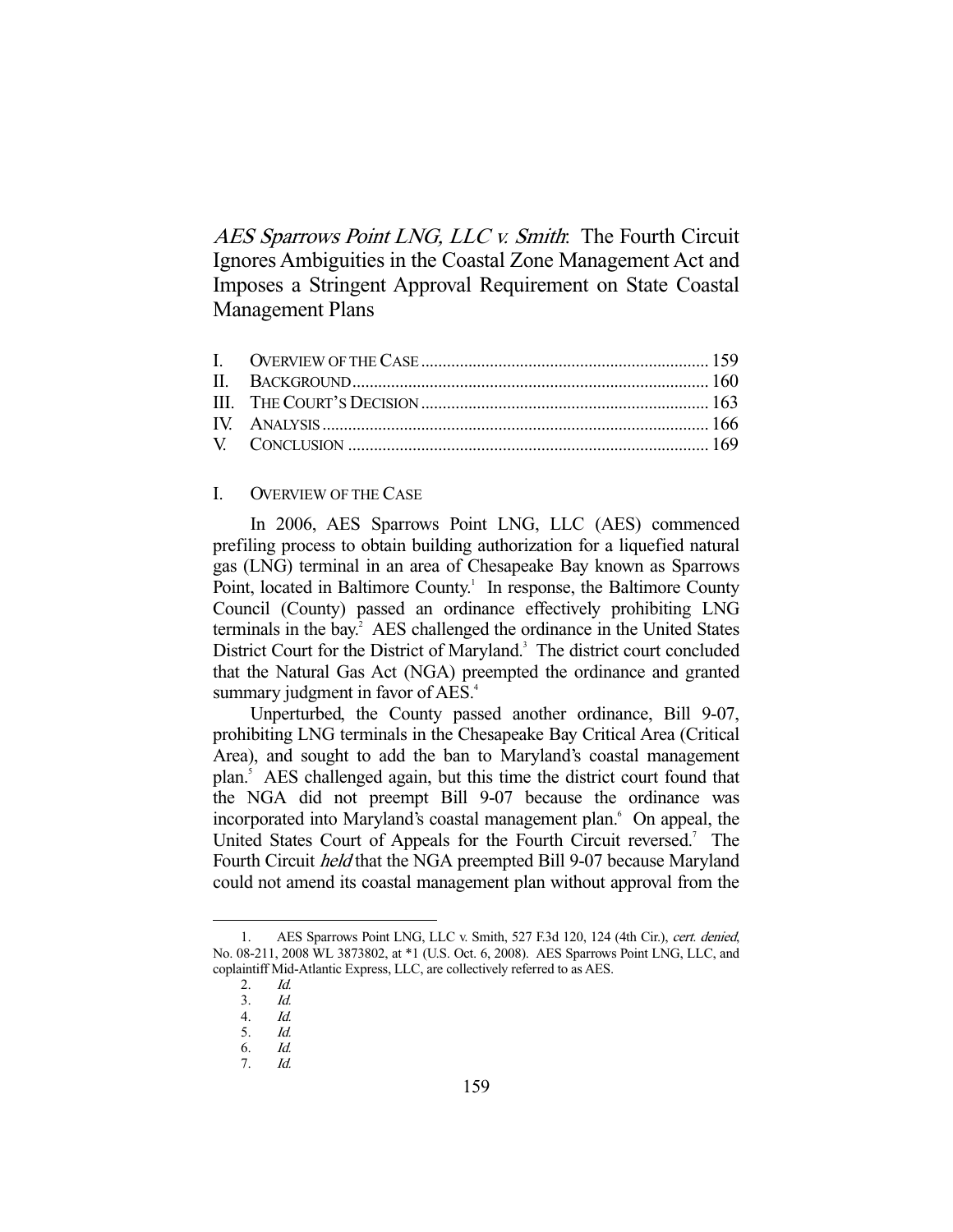National Oceanographic and Atmospheric Administration (NOAA). AES Sparrows Point LNG, LLC v. Smith, 527 F.3d 120, 126 (4th Cir.), cert. denied, No. 08-211, 2008 WL 3873802, at \*1 (U.S. Oct. 6, 2008).

### II. BACKGROUND

 Liquefied natural gas is a highly cooled, compressed form of natural gas that is typically received at coastal locations.<sup>8</sup> There, it can be decompressed and transported to residential, commercial, and industrial end users through vast pipeline systems.<sup>9</sup> New development of LNG infrastructure is desirable because natural gas is cheaper and cleanerburning than coal.<sup>10</sup> The White House has strongly supported development of new LNG facilities amid rising crude prices.<sup>11</sup> Accordingly, the Federal Energy Resources Commission (FERC), the agency that oversees LNG development, has "approv[ed] applications for new pipelines in a swift and environmentally responsible way."12

Chesapeake Bay is the largest estuary in the United States.<sup>13</sup> Local groups and elected officials have decried the potential negative effects of an LNG facility on the estuary.<sup>14</sup> Construction of an LNG facility would require the dredging of 3.7 million cubic yards of sediment, disturbing oxygen levels and aquatic organisms' habitats.<sup>15</sup> Construction would impact water quality in both the Bay and the Patapsco River.<sup>16</sup> If not properly implemented, it would pose a danger to bog turtles, sea turtles, and other marine mammals.<sup>17</sup> The LNG facility and related marine traffic would also likely interfere with local boaters' and fishermen's use of the Bay and disturb its natural viewshed.<sup>18</sup>

 <sup>8.</sup> Id. at 123-24.

 <sup>9.</sup> Id. at 124.

 <sup>10.</sup> Irma S. Russel, The Power Structure: Energy, Politics and the Public Interest in the LNG Debate, 2 ENVT'L & ENERGY L. & POL'Y J. 49, 51 (2007).

<sup>11.</sup> Id. at 57; FED. ENERGY REGULATORY COMM'N, 2007 STATE OF THE MARKETS REPORT 3-6 (Mar. 20, 2008), http://www.ferc.gov/market-oversight/st-mkt-ovr/som-rpt-2007.pdf.

 <sup>12.</sup> FED. ENERGY REGULATORY COMM'N, HIGH NATURAL GAS PRICES: THE BASICS 3 (2d ed. Feb. 1, 2006), http://www.ferc.gov/legal/staff-reports/high-gas-prices.pdf.

<sup>13.</sup> John Warren, NOAA Official Says Bay's Health Is a Global Issue, VA. PILOT & LEDGER-STAR, Aug. 1, 2008, at 5.

 <sup>14.</sup> AES Sparrows Point LNG, LLC v. Smith, 539 F. Supp. 2d 788, 791 (D. Md. 2007), rev'd, 527 F.3d 120, 124 (4th Cir. 2008).

 <sup>15.</sup> Fed. Energy Regulatory Comm'n, Docket Nos. CP07-62-000, CP07-63-000, CP07- 64-000, CP07-65-000, AES Sparrows Point LNG Draft Environmental Impact Statement, at ES-3 (2008).

 <sup>16.</sup> Id.

 <sup>17.</sup> Id.

<sup>18.</sup> *Id.* at ES-3 to -4.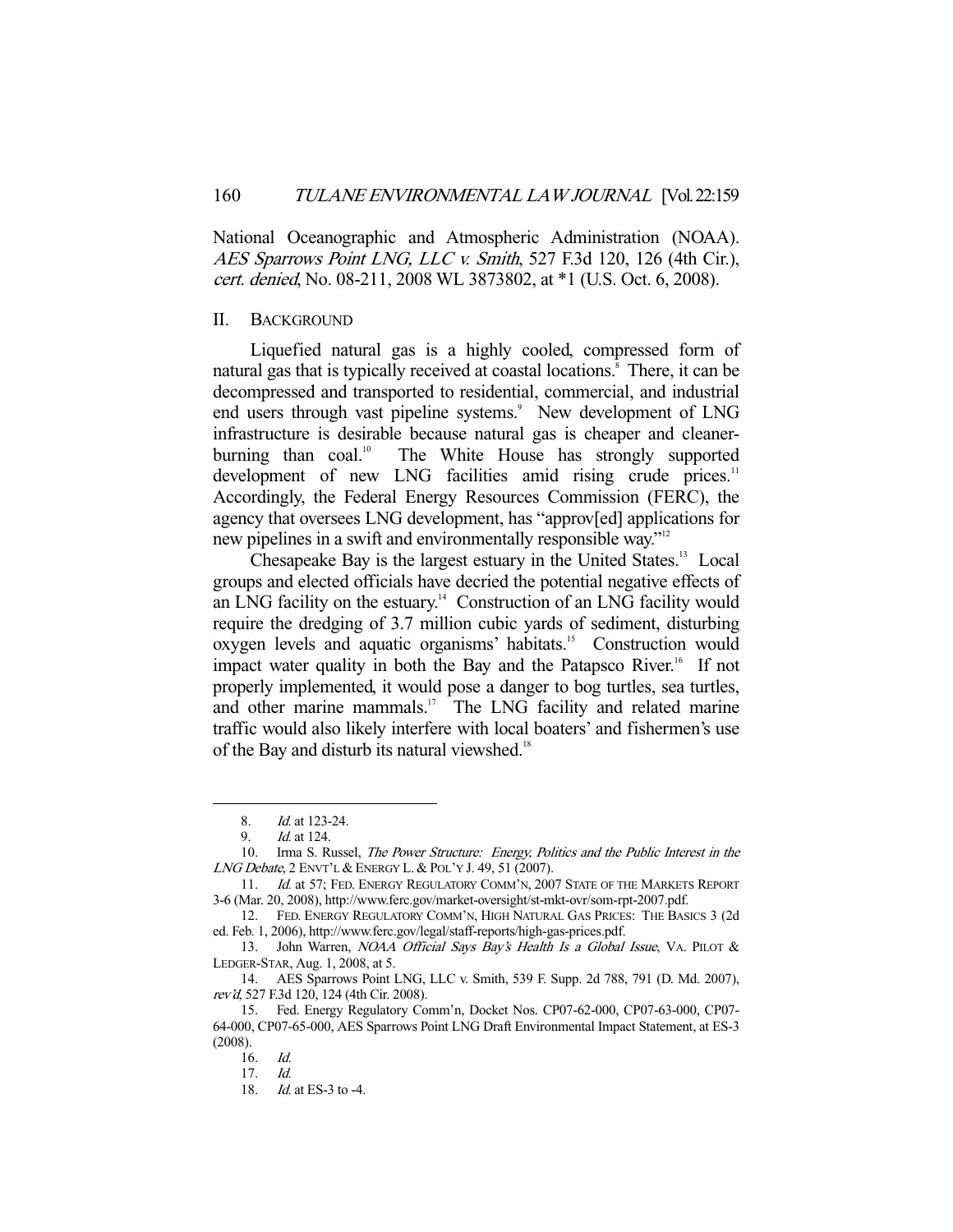The Coastal Zone Management Act (CZMA) was designed "to encourage states to develop land-use planning programs that will preserve, protect, and restore the environment of their coastal zones."<sup>19</sup> Simultaneously, the CZMA encourages states to develop coastal management plans that provide for "orderly processes for siting major facilities related to . . . energy."20

 To invoke its authority under the CZMA, a state must follow procedures the CZMA prescribes. $^{21}$  First, the state government must pass laws under a coastal management plan in accordance with CZMA requirements.<sup>22</sup> Second, it must submit the plan to the Secretary of Commerce for approval.<sup>23</sup> The Secretary of Commerce, in turn, has delegated this approval authority to NOAA.<sup>24</sup> NOAA must also approve subsequent changes to make them enforceable, but only if the changes are significant enough to qualify as "amendments."<sup>25</sup> The regulatory framework defines amendments as "substantial changes" in one or more enumerated coastal management program areas.<sup>26</sup>

 The power granted to the states under the CZMA seems to overlap authority retained by the federal government under the NGA. To build an LNG facility, the NGA requires developers obtain authorization from FERC.<sup>27</sup> The NGA grants FERC the "exclusive authority to approve or deny an application for the siting, construction, expansion, or operation of an LNG terminal."28 This provision alone would supervene states' authority to regulate LNG facilities, because when authority is explicitly reserved by the federal government, conflicting state law is preempted under the Supremacy Clause.<sup>29</sup> However, another provision in the NGA suggests otherwise. $30$  It provides that "nothing in [the NGA] affects the rights of states under" the CZMA, the Clean Air Act, and the Federal

-

28. Id.  $\frac{1}{9}$  717b(e)(1).

 <sup>19.</sup> Shanty Town Assocs. Ltd. P'ship v. EPA, 843 F.2d 782, 793 (4th Cir. 1988) (citing 16 U.S.C. § 1452 (2000)).

 <sup>20. 16</sup> U.S.C. § 1452(2)(D).

<sup>21.</sup> *Id.* §§ 1454-1455.

<sup>22.</sup> See id. § 1455(d)(8) (requiring that states "provide for adequate consideration of the national interest involved in planning for, and managing the coastal zone, including the siting of facilities such as energy facilities which are of greater than local significance").

<sup>23.</sup> *Id.* § 1455(e)(1).

 <sup>24.</sup> AES Sparrows Point LNG, LLC v. Smith, 527 F.3d 120, 123 n.3 (4th Cir. 2008) (citing Dep't of Commerce Organizational Order 10-15, § 3.01(u) (May 28, 2004)).

<sup>25.</sup> *Id.* at 126.<br>26. 15 C.F.R. § 923.80(d) (2000). 26. 15 C.F.R. § 923.80(d) (2000).

 <sup>27. 15</sup> U.S.C. § 717(a) (2000).

<sup>29.</sup> See, e.g., U.S. CONST. art. VI, cl. 2; Cipollone v. Liggett Group, Inc., 505 U.S. 504, 516 (1992) (affirming that state law that is in conflict with federal law is void).

 <sup>30. 15</sup> U.S.C. § 717b(d).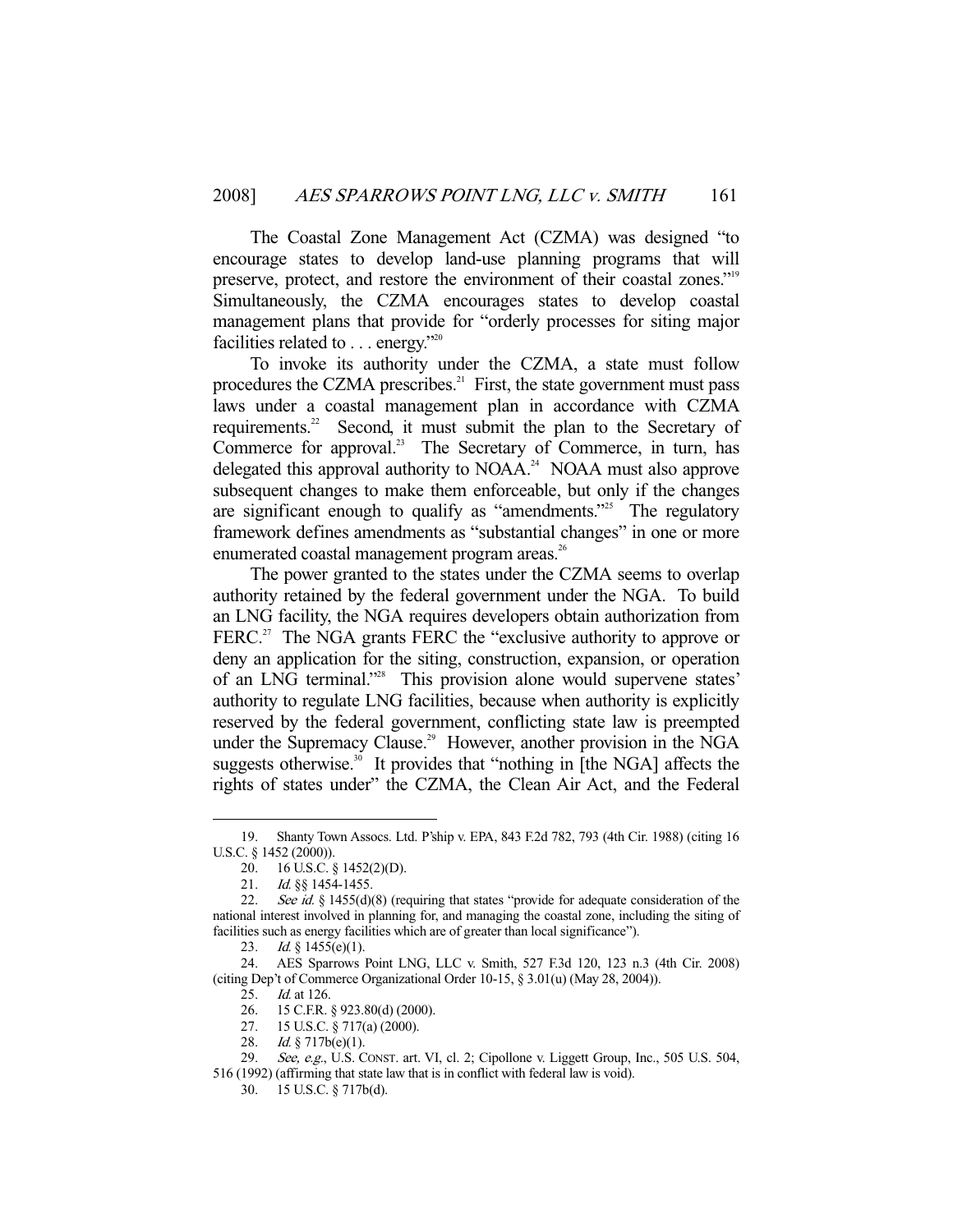Water Pollution Control Act.<sup>31</sup> Therefore, FERC retains exclusive jurisdiction, but it still must comply with the regulations of enforceable state coastal management plans under the CZMA.

 The extent of the states' regulatory authority under the CZMA, on the other hand, is subject to debate. In New Jersey v. Delaware, the United States Supreme Court gave significant weight to Delaware's coastal management plan in an interstate boundary dispute.<sup>32</sup> The controversy arose when Delaware sought to regulate developers of an LNG facility on the New Jersey side of the Delaware River, which forms a tenuous boundary between the two states.<sup>33</sup> The Court noted that the common law of riparian rights allowed proprietors on the New Jersey side of the river to "wharf out" as far as necessary as long as the development did not obstruct marine traffic. $34$  In this instance, however, the Court found that Delaware had the right to regulate the development pursuant to its coastal management plan because of the extraordinary nature of an LNG facility.<sup>35</sup> This holding conforms with Supreme Court precedent that states retain inherent authority to regulate matters related to public health and safety.<sup>36</sup>

 Recent disputes over LNG terminal siting and state regulations under the CZMA have passed through an administrative process known as consistency review. In California Coastal Commission v. Granite Rock Co., the Supreme Court explained how the contractor, the state government, and FERC must coordinate in consistency review.<sup>37</sup> When a developer applies for a federal license for an activity that affects land or water uses in a coastal zone, the developer must certify that the activity complies with the state's coastal management plan.<sup>38</sup> The applicant must provide the certification to the appropriate state official and the federal licensing authority.<sup>39</sup> The state must then notify the federal agency

 <sup>31.</sup> Id.

 <sup>32. 128</sup> S. Ct. 1410, 1427 (2008).

 <sup>33.</sup> Id. at 1414.

 <sup>34.</sup> Id. at 1427 ("Delaware may not impede ordinary and usual exercises of the right of riparian owners to wharf out from New Jersey's shore.").

<sup>35.</sup> Id. at 1428 (explaining that Delaware could not rationally categorize a riparian facility transporting tofu and bean sprouts as an extraordinary riparian use, but the LNG facility goes well beyond the ordinary or usual); cf. Norfolk S. Corp. v. Oberly, 822 F.2d 388, 393-94 (3d Cir. 1987) (determining that in Dormant Commerce Clause analysis, the CZMA grants no authority to states and is solely a funding statute).

 <sup>36.</sup> Hillsborough County v. Automated Med. Labs., Inc., 471 U.S. 707, 718 (1985); Riegel v. Medtronic, Inc., 128 S. Ct. 999, 1013-14 (2008).

 <sup>37. 480</sup> U.S. 572, 590 (1987).

 <sup>38. 16</sup> U.S.C. § 1456(c)(3)(A) (2000).

 <sup>39.</sup> Id.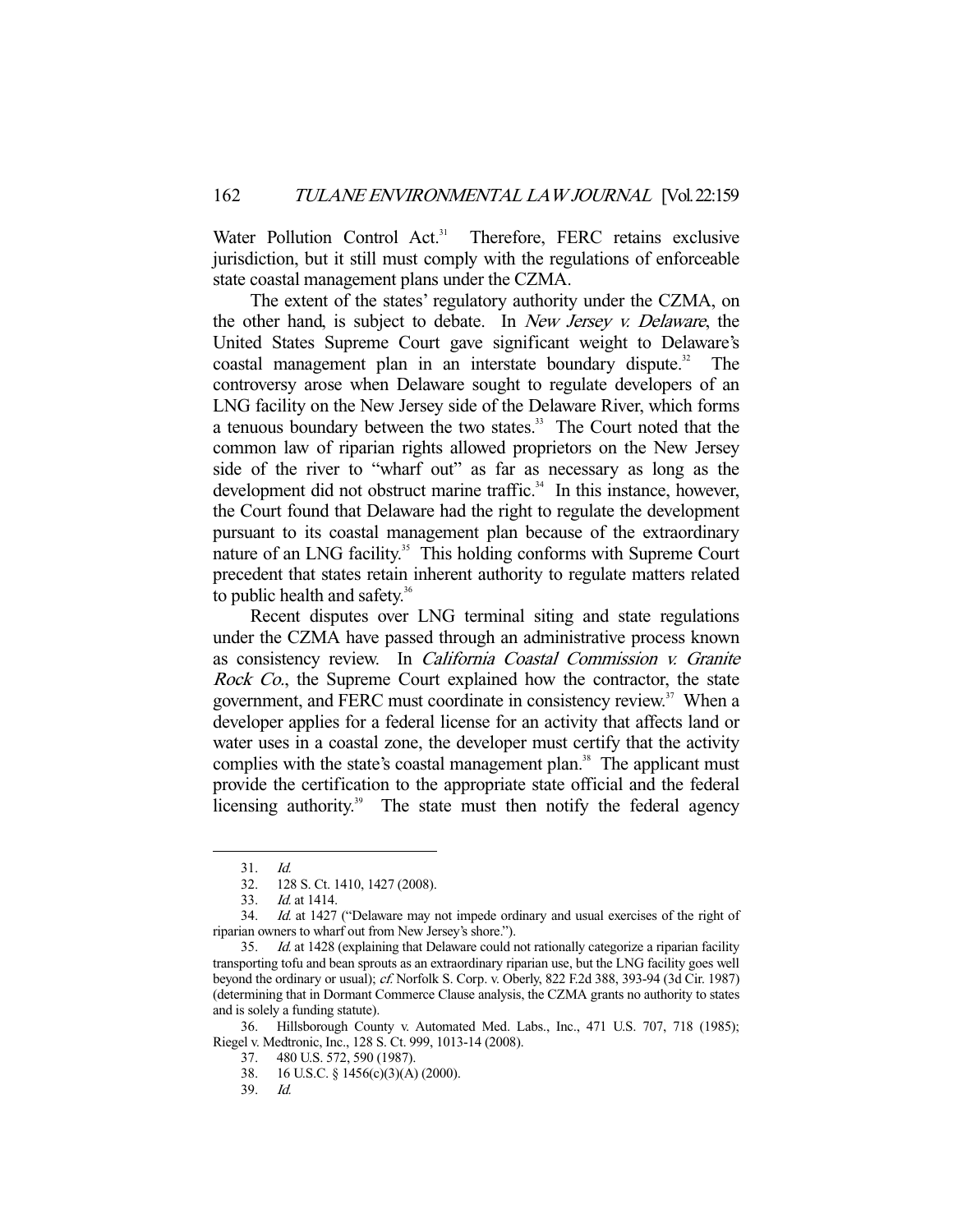whether the state concurs or objects.<sup>40</sup> If the state duly objects to the certification, the federal agency must reject the application. $41$ however, the Secretary of Commerce determines the application is consistent with CZMA policies or is in the interest of national security, the application may be approved.<sup>42</sup> At least one court has found that consistency review is a mandatory administrative remedy that must be exhausted before seeking redress in the courts.<sup>43</sup>

# III. THE COURT'S DECISION

 In the noted case, the Fourth Circuit reversed the district court's decision, finding that the NGA preempted the County's ban on LNG facilities in the Chesapeake Bay Critical Area.<sup>44</sup> The County argued that the ban was sanctioned under the CZMA as part of a coastal management plan and was therefore saved from preemption by the NGA's Savings Clause.<sup>45</sup> AES responded that even if Maryland had power under the CZMA to regulate the LNG facility, the law was not properly incorporated into Maryland's coastal management plan.<sup>46</sup> Because the prohibition of LNG facilities in the Critical Area was a substantial change to the plan, the Fourth Circuit found that it was not enforceable without approval by NOAA.<sup>47</sup>

 The Fourth Circuit began by dismissing the County's argument that AES had failed to exhaust administrative remedies before bringing suit.<sup>48</sup> The court pointed out that the argument failed because the administrative remedies that were open to AES—FERC's licensing process and consistency review—were not mandatory.<sup>49</sup>

The court briefly stated the applicable preemption jurisprudence.<sup>50</sup> First, the court noted the presumption that state police powers should not

-

50. Id.

 <sup>40.</sup> Id.

 <sup>41.</sup> Id.

 <sup>42.</sup> Id.

 <sup>43.</sup> Acme Fill Corp. v. S.F. Bay Conservation & Dev. Comm'n, 232 Cal. Rptr. 348, 352 (App. 1st Dist. 1986) (holding that a contractor must exhaust consistency review under the CZMA before bringing judicial action); Myers v. Bethlehem Shipping Corp., 303 U.S. 41, 50-51 (1938) ("No one is entitled to judicial relief for a supposed or threatened injury until the prescribed administrative remedy has been exhausted."). But see In re Stoeco Dev., Ltd., 621 A.2d 29, 35 (N.J. Sup. Ct. App. Div. 1993) (allowing a state agency to bring a judicial action under the CZMA, despite failing to conclude consistency review).

 <sup>44.</sup> AES Sparrows Point LNG, LLC v. Smith, 527 F.3d 120, 127 (4th Cir. 2008).

 <sup>45.</sup> Id. at 126.

 <sup>46.</sup> Id.

 <sup>47.</sup> Id. at 127.

 <sup>48.</sup> Id. at 125.

 <sup>49.</sup> Id. (citing Woodford v. Ngo, 548 U.S. 81 (2006)).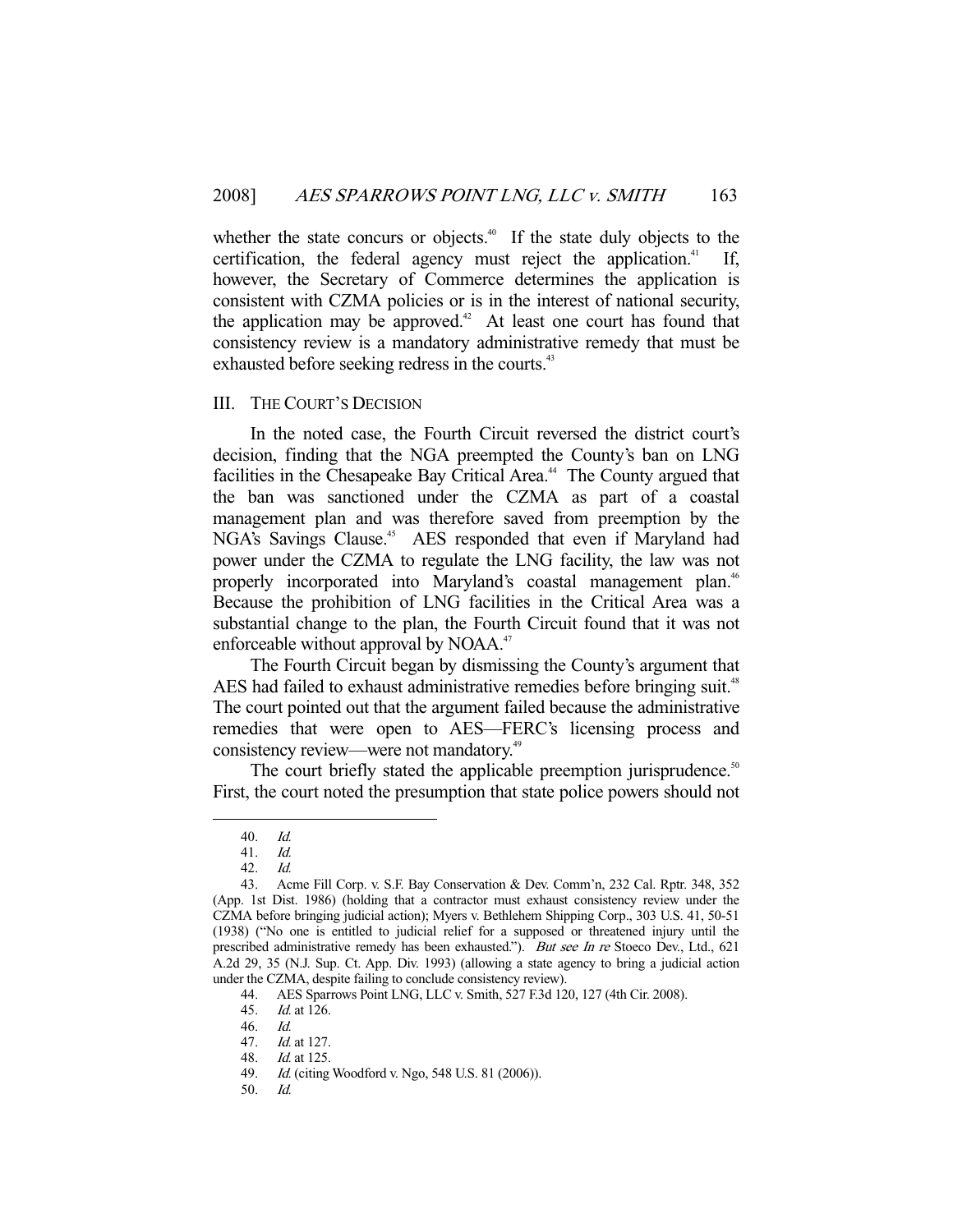be restrained without the clear intent of Congress.<sup>51</sup> It then stated the basic principle that when the intent of Congress to displace state law is explicitly stated in a federal statute, conflicting state law is preempted.<sup>52</sup> The court evaluated whether the NGA's grant of power to FERC exhibited congressional intent to displace state law.<sup>53</sup> Section  $717b(e)(1)$ states FERC "shall have the exclusive authority to approve or deny an application for the siting, construction, expansion, or operation of an LNG terminal."<sup>54</sup> The Fourth Circuit found that this language explicitly preempted state action.<sup>55</sup> Accordingly, it turned its inquiry to whether there was any indication elsewhere that Congress did not intend to displace state regulation.<sup>56</sup>

 The court addressed the County's argument that because the ordinance was passed pursuant to a coastal management plan, it was saved from preemption under the NGA's Savings Clause.<sup>57</sup> However, the court did not give credit to this argument for two reasons.<sup>58</sup> First, the County did not properly pass the ordinance pursuant to the CZMA requirements.<sup>59</sup> Second, it was suggested in the majority opinion and directly expressed in Chief Judge Williams' concurring opinion that the court was skeptical of the very existence of states' rights under the  $CZMA<sub>60</sub>$ 

 In reaching its conclusion that the County did not properly pass the ordinance pursuant to its coastal management plan, the court assessed the procedural requirements for such a plan under the CZMA.<sup>61</sup> Upon developing a plan or amending an existing plan, the state must notify  $NOAA$  and submit the plan for approval.<sup>62</sup> The submitted provisions of the plan are not enforceable until NOAA approves the plan or allows such time to pass that the provisions are constructively approved unless rejected.<sup>63</sup> The court observed that the State of Maryland did initially pass and approve its plan in 1978, and then in 1986 submitted an

 <sup>51.</sup> Id.

 <sup>52.</sup> Id. (citing Cipollone v. Liggett Group, Inc., 505 U.S. 504, 516 (1992)).

<sup>53.</sup> *Id.* (citing *Cipollone*, 505 U.S. at 516).

<sup>54.</sup> *Id.* (quoting 15 U.S.C. § 717b(e)(1) (2000)).

 <sup>55.</sup> Id.

 <sup>56.</sup> Id. at 125-26.

<sup>57.</sup> *Id.* at 126.<br>58. *Id.* at 127.

*Id.* at 127.

 <sup>59.</sup> Id.

<sup>60.</sup> See id. at 127 n.9 ("[W]e might . . . be called upon to define the meaning of 'rights ... under' the CZMA."); id. at 127 (Williams, C.J., concurring).

 <sup>61.</sup> Id. at 126 (majority opinion).

 <sup>62.</sup> Id.

 <sup>63.</sup> Id.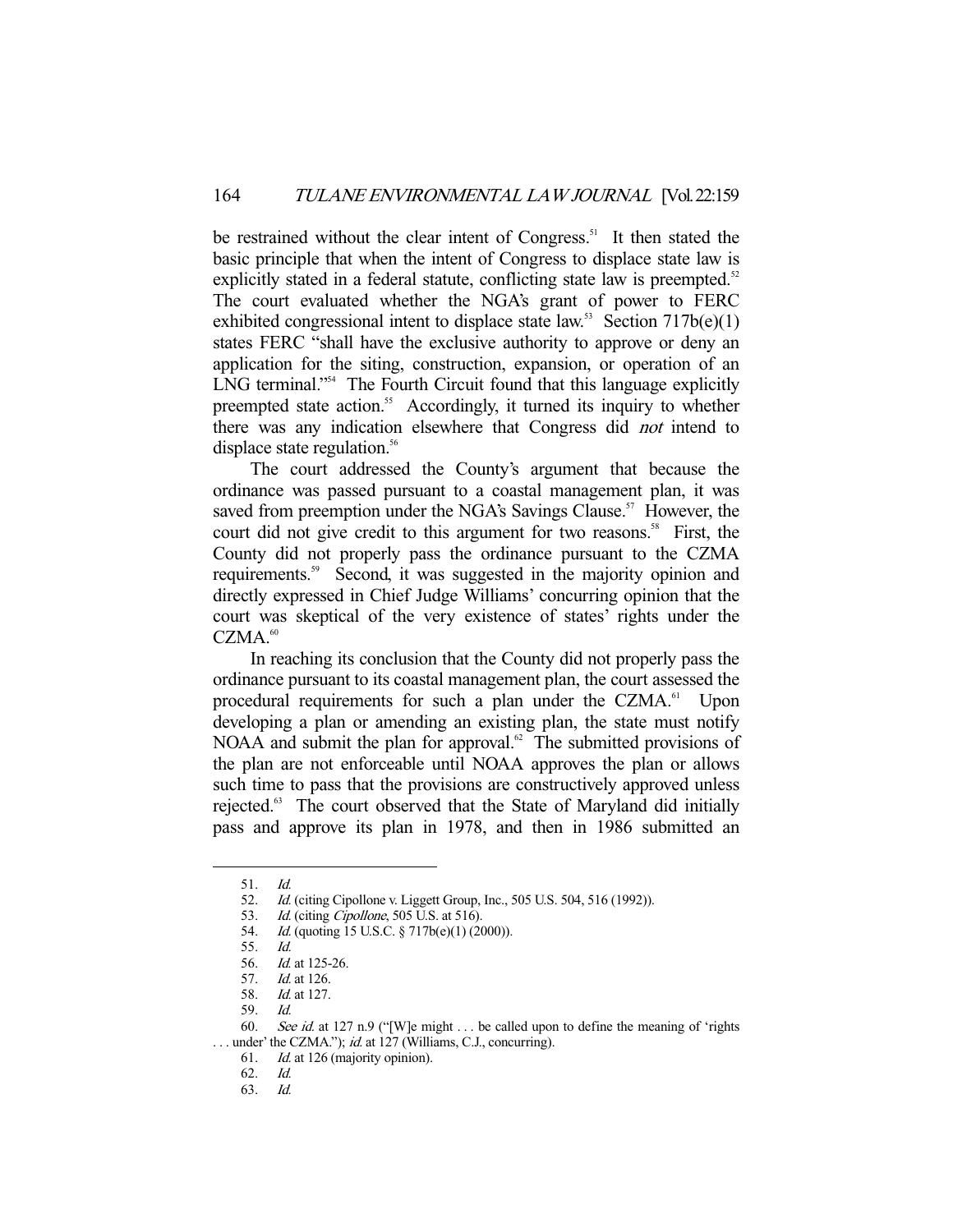amendment to include the Critical Area Protection Program.<sup>64</sup> However, the proposed change to prohibit LNG facilities in the Critical Area was neither submitted nor approved.<sup>65</sup>

 The court then noted the district court's finding that the LNG ban was still enforceable even though it was not approved by NOAA.<sup>66</sup> The district court reasoned that the LNG ban was not an amendment to the plan, but only the "implementation" of the plan at a local level. $^{67}$  It was on this issue that the Fourth Circuit reversed.<sup>68</sup> The court examined language in the regulatory framework that defined amendments as "substantial changes" in certain enumerated areas of plan administration. $69$  In determining that the ban effected a substantial change, the court isolated two of the enumerated areas.<sup>70</sup> One of the areas was "[u]ses subject to management."<sup>1</sup> The court did not establish an analytical framework to determine what constitutes a "substantial change" in uses subject to management.<sup>72</sup> It nevertheless concluded that a "categorical" ban on LNG terminals" is sufficient for such a change.<sup>73</sup> The second area the court analyzed was "[c]oordination, public involvement and the national interest."<sup>74</sup> The court observed that the CZMA ascribes "greater than local significance" to energy facility siting.<sup>75</sup> The court implied that a regulation of energy-facility siting necessarily affects the national interest.<sup>76</sup>

 As a result, the court determined that the ban was a bona fide amendment to Maryland's coastal management plan within the meaning of the CZMA.<sup>77</sup> Consequently, it required approval by NOAA in order to be enforceable.<sup>78</sup> Because NOAA did not approve the amendment, the ban was subject to the same preemption analysis as any state law.<sup>79</sup> The

 <sup>64.</sup> Id.

 <sup>65.</sup> Id. 66. Id.

 <sup>67.</sup> Id.

 <sup>68.</sup> Id.

 <sup>69.</sup> Id. (quoting 15 C.F.R. § 923.80(d) (2000)).

 <sup>70.</sup> Id.

 <sup>71.</sup> Id.

<sup>72.</sup> See id. ("[W]e have no difficulty concluding the Bill 9-07 is an 'amendment' of Maryland's [coastal management plan] . . . .").

 <sup>73.</sup> Id.

<sup>74.</sup> *Id.* (quoting 15 C.F.R. § 923.80(d)).

<sup>75.</sup> *Id.* (quoting 16 U.S.C. § 1455(d)(8) (2000)).

<sup>76.</sup> See id. ("It also implicates the 'national interest' in 'the siting of facilities such as energy facilities which are of greater than local significance." (quoting 16 U.S.C. § 1455(d)(8))).

 <sup>77.</sup> Id.

<sup>78.</sup> *Id.*<br>79. *Id.* 

*Id.* at 127.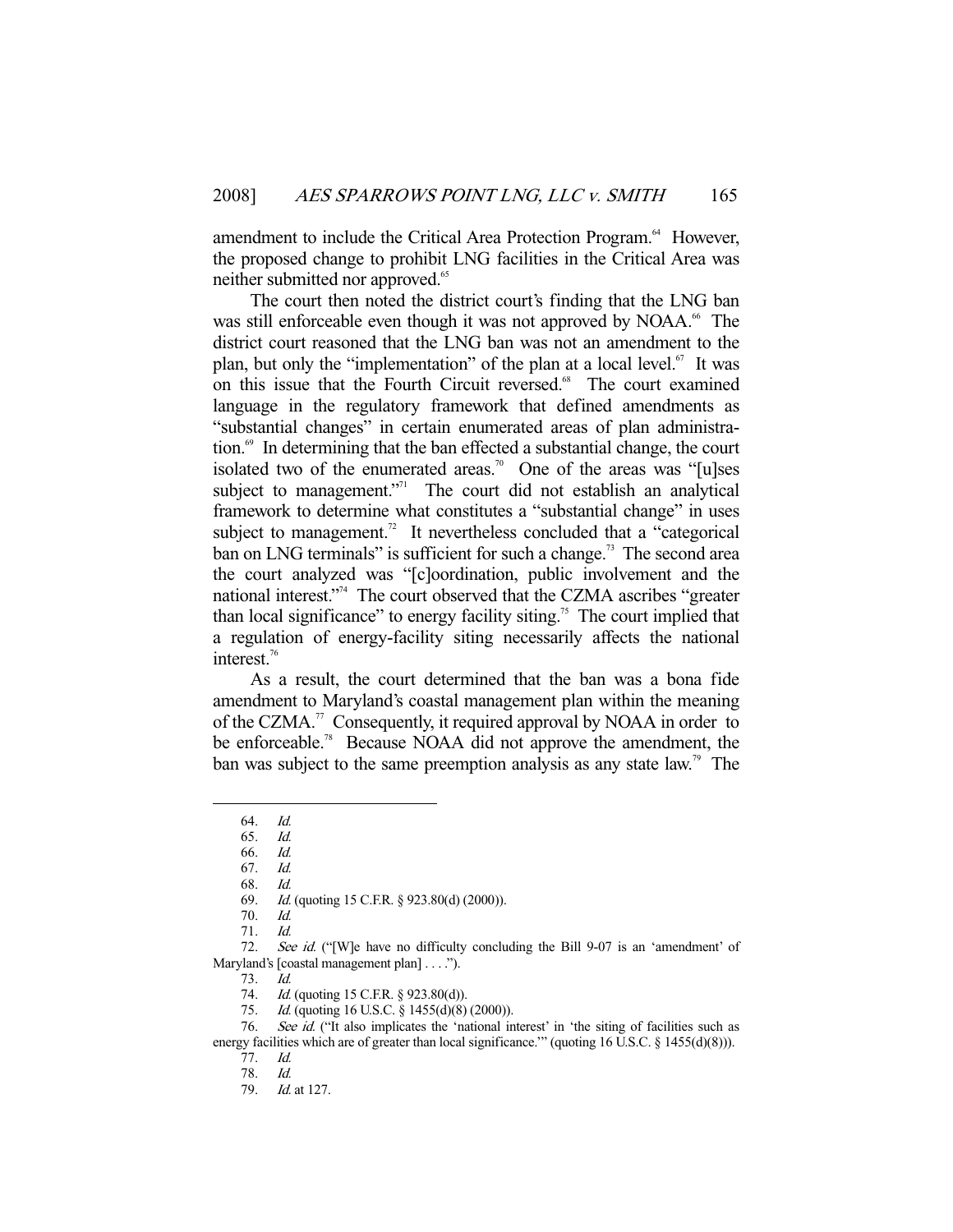court then returned to the explicit preemptory language of the NGA, which provided that FERC has "exclusive authority to approve or deny an application for the siting, construction, expansion, or operation of an LNG terminal."<sup>80</sup> This federal authority, the court concluded, nullifies the ban under the Supremacy Clause.<sup>81</sup>

### IV. ANALYSIS

 The noted case presented the Fourth Circuit with an apparent conflict between the NGA and the CZMA. Rather than balancing policy directives in an attempt to divine Congress's intent, the Fourth Circuit decided the case on a close reading of a federal regulation that imprecisely distinguishes a "substantial change" from a "routine change."<sup>82</sup> The court failed in three ways, however, to address this legislative ambiguity adequately. First, the court peremptorily dismissed the issue of whether AES exhausted its administrative remedies. Second, although the court reached a sound conclusion in finding that the ban of LNG facilities in the Critical Area was a "substantial change" to Maryland's coastal management plan, it provided no analytical method to distinguish between substantial and routine changes. Third, the majority ducked the pivotal question: whether the CZMA confers any real regulatory power on the states.

 The Fourth Circuit found that AES exhausted its administrative remedies because it had no prescribed administrative remedies at its disposal.<sup>83</sup> This finding assumes that consistency review is not a prescribed remedy. The court's assumption, however, is at odds with the statute's own language.

 Indeed, there is a regulation under the CZMA providing that a mediation process between states and federal agencies does not need to be exhausted in order to seek judicial review.<sup>84</sup> However, that mediation process is not the administrative remedy that AES would have utilized to resolve its dispute. Consistency review was the available administrative remedy.<sup>85</sup> It requires an applicant to go through the federal licensing procedure and certify that the activity is consistent with enforceable state regulations.<sup>86</sup> Ultimately, the Secretary of Commerce decides whether

 <sup>80.</sup> Id.

<sup>81.</sup> *Id.*<br>82. *Id.* 

<sup>82.</sup> *Id.* at 126-27 (citing 15 C.F.R. § 923.80(d) (2000)).<br>83. *Id.* at 126 n.7 (citing Woodford v. Ngo, 548 U.S. 81<br>84. 15 C.F.R. § 923.54. Id. at 126 n.7 (citing Woodford v. Ngo, 548 U.S. 81 (2006)).

<sup>84. 15</sup> C.F.R. § 923.54.<br>85. 16 U.S.C. § 1456(c) 16 U.S.C. § 1456(c)(3)(A) (2000).

<sup>86.</sup> Id. ("[A]ny applicant . . . shall provide in the application . . . a certification that the proposed activity complies with the state's approved program . . . ." (emphasis added)).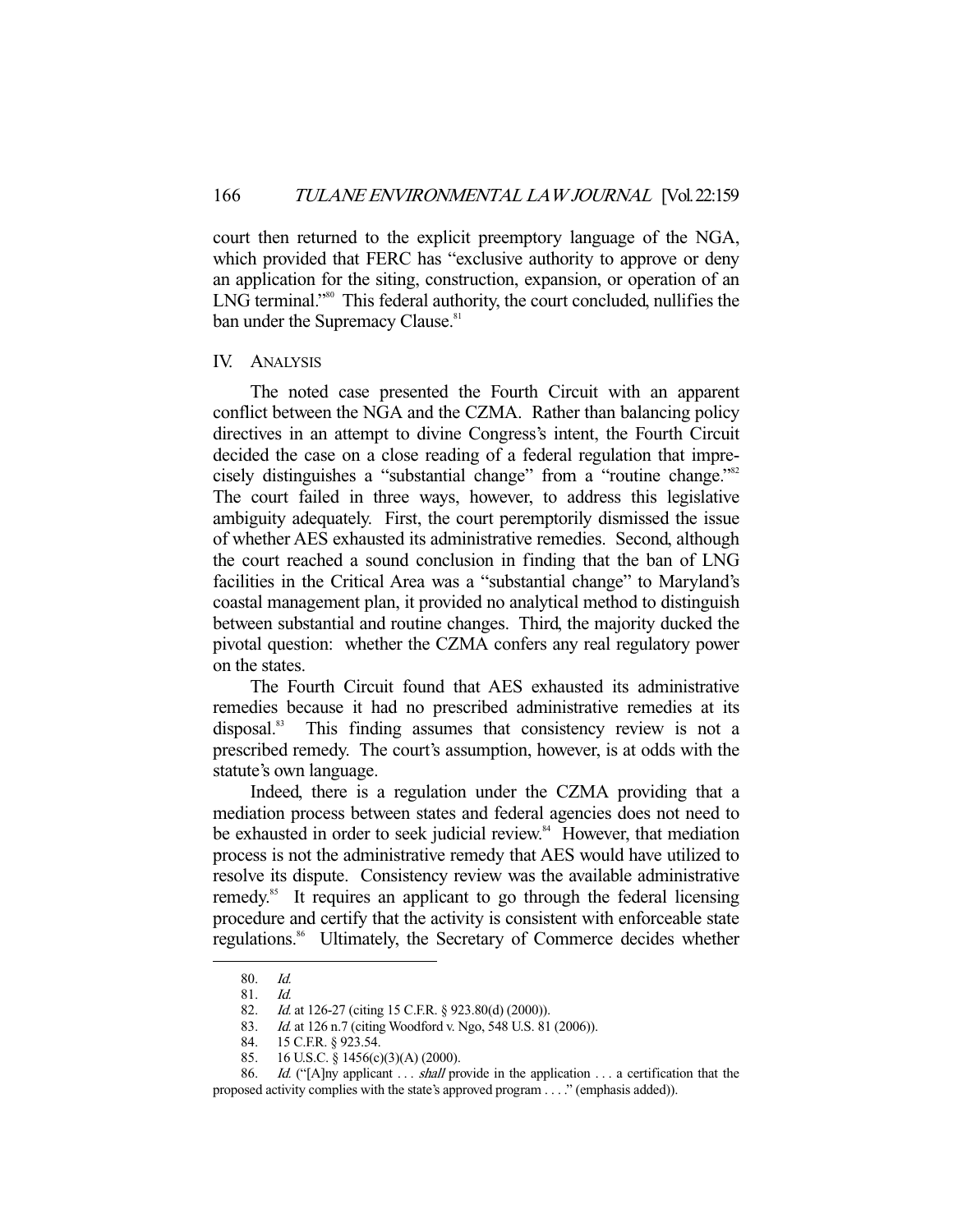the proposed activity may go forward.<sup>87</sup> In Acme Fill Corp. v. San Francisco Bay Conservation, the California Court of Appeals found that a party could not seek a judicial remedy without exhausting this procedure.<sup>88</sup> The majority in the noted case failed to recognize this contrary authority in its cursory analysis.<sup>89</sup>

 The regulations and the Acme decision do not firmly settle whether an LNG developer must go through consistency review before proceeding to the courts. However, in dismissing the issue so quickly, the Fourth Circuit neglected an opportunity to examine the relative efficiency accomplished by consistency review as opposed to judicial review.

 Two reasons militate in favor of requiring the parties to resolve their disputes in consistency review. First, FERC constantly makes decisions regarding the environmental impact of new facilities in coastal zones and therefore is in a better position to make precise determinations about these matters.<sup>90</sup> Second, litigation may be more expensive and timeconsuming than administrative proceedings.

 On the other hand, there are benefits to judicial resolution as well. Recent court decisions evaluating LNG disputes have observed the tendency of state agencies to use dilatory tactics in consistency review to frustrate the development of LNG terminals.<sup>91</sup> Furthermore, federal courts are probably in a better position to make pronouncements about the congressional intent of the NGA and the CZMA. The Fourth Circuit should have examined these issues in determining whether consistency review is a mandatory administrative remedy.

 Ultimately, the court's decision turned on its interpretation of the phrase "substantial change" under the CZMA. While the court determined that the ban on LNG terminals in the Critical Area constituted a substantial change, it did not provide any standard for determining when the threshold is met. $92$ 

 The findings and reasons of the lower court with respect to what constitutes a substantial change were somewhat more substantive. The

 <sup>87.</sup> Id.

 <sup>88. 232</sup> Cal. Rptr. 348, 352 (Cal. App. 1st Dist. 1986).

 <sup>89.</sup> AES Sparrows Point LNG, LLC v. Smith, 527 F.3d 120, 126 (4th Cir. 2008).

 <sup>90.</sup> See 15 U.S.C. § 717b(e)(2) (2000) (requiring FERC to receive applications and determine whether siting construction and operation are appropriate).

<sup>91.</sup> See, e.g., Weaver's Cove Energy, L.L.C. v. R.I. Coastal Res. Mgmt. Council, C.A. No. 07-246 S, 2008 WL 4449852, at \*1 (D.R.I. Oct. 2, 2008) (speculating that Rhode Island Resources Management Council excessively delayed its objection rather than proceed through consistency review).

 <sup>92.</sup> See AES, 527 F.3d at 126 ("We have no difficulty concluding that Bill 9-07 is an amendment of Maryland's [coastal management plan] . . . .").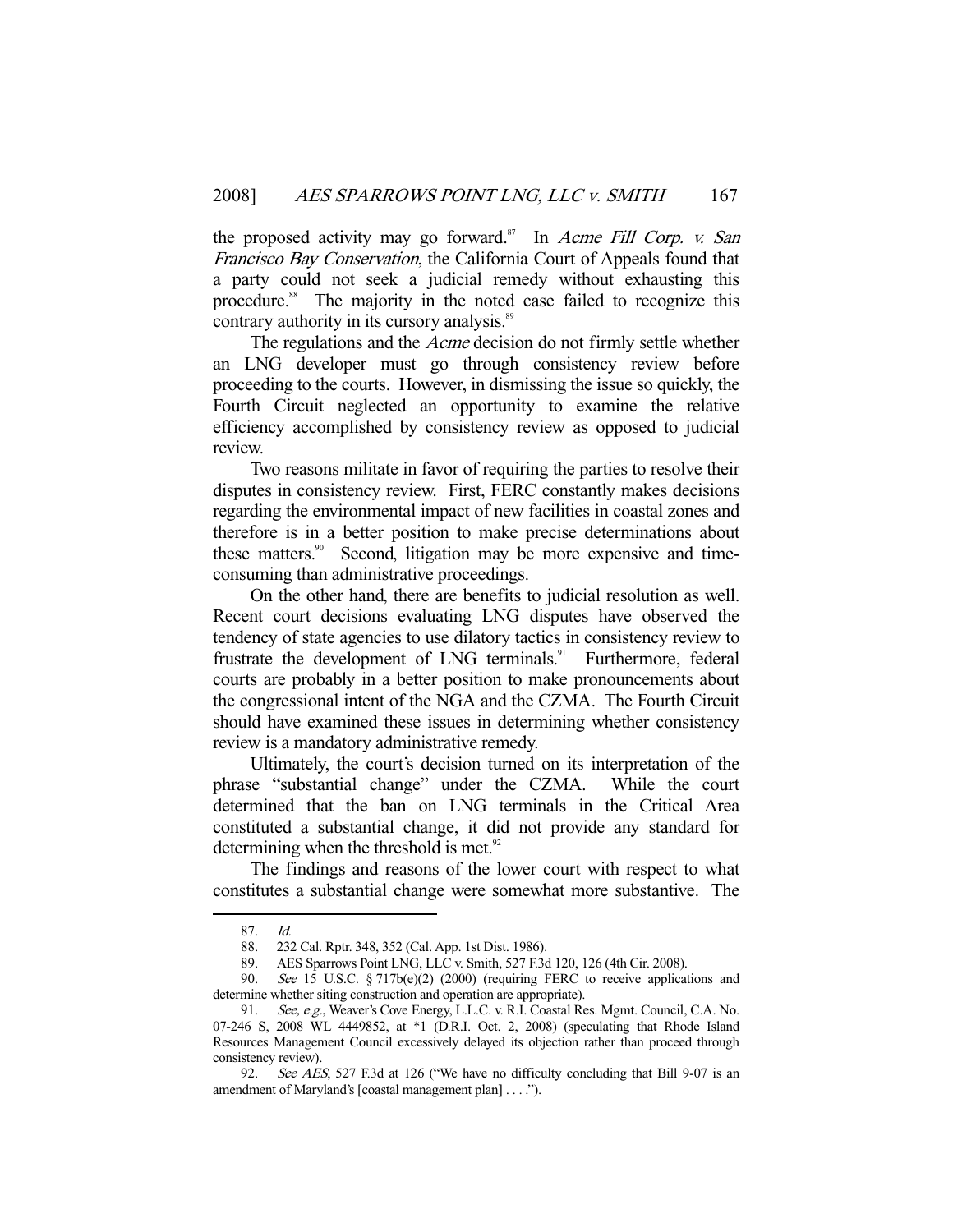district court employed a functional analysis, reasoning that Congress could not have required states to seek approval from NOAA for every stage of implementation of its coastal management plan.<sup>93</sup> Such a requirement would present such frequent modification as to be unduly burdensome to  $NOAA$ <sup>34</sup>. There is support for this finding in the legislative record.<sup>95</sup> The Fourth Circuit, on the other hand, interpreted the language of the statute narrowly. Its finding that a categorical ban constitutes a substantial change provides little guidance for evaluating the implications of provisions in coastal management plans in other contexts.96 For example, if Maryland's coastal management plan had instead prohibited construction of any LNG terminal requiring more than two million cubic yards of dredging, it is unclear whether that would constitute a substantial change. Additionally, the holding does not indicate whether the extent of existing regulations under the state's coastal management plan should be considered. In sum, the Fourth Circuit's determination provides little to no guidance on what constitutes a substantial change.

The most perplexing question that the court in AES failed to answer is whether the County can ban the LNG terminal if NOAA grants approval to do so. Chief Justice Williams was clear on this issue in her concurrence, stating that a ban on LNGs would not be saved if the amendment were approved by NOAA.<sup>97</sup> The majority preferred not to express any opinion as to whether NOAA's approval would give the ordinance effect.<sup>98</sup>

The Supreme Court's decision in *New Jersey* counsels against Williams' position. In *New Jersey*, the Court upheld a provision in Delaware's coastal management program, stating there were no viable locations for LNG terminals in Delaware.<sup>99</sup> The Fourth Circuit distinguished *New Jersey* from the noted case on a dubious point. In a footnote, the majority wrote that the County's ban of LNG terminals was

 <sup>93.</sup> AES Sparrows Point LNG, LLC v. Smith, 539 F. Supp. 2d 788, 797 (D. Md. 2007), rev'd, 527 F.3d 120, 127 (4th Cir.), cert. denied, No. 08-211, 2008 WL 3873802, at \*1 (U.S. Oct. 6, 2008).

 <sup>94.</sup> Id.

<sup>95.</sup> S. REP. No. 92-753 (1972), reprinted in 1972 U.S.C.C.A.N. 4776, 4784 ("The Committee seeks to convey the importance of a dynamic quality to the planning undertaken in this Act that permits adjustments as more knowledge is gained, as new technology develops, and as social aspirations are more clearly defined.").

 <sup>96.</sup> AES, 527 F.3d at 127.

<sup>97.</sup> Id. (Williams, C.J., concurring).

<sup>98.</sup> Id. at 126 (majority opinion).

 <sup>99.</sup> New Jersey v. Delaware, 128 S. Ct. 1410, 1426 (2008).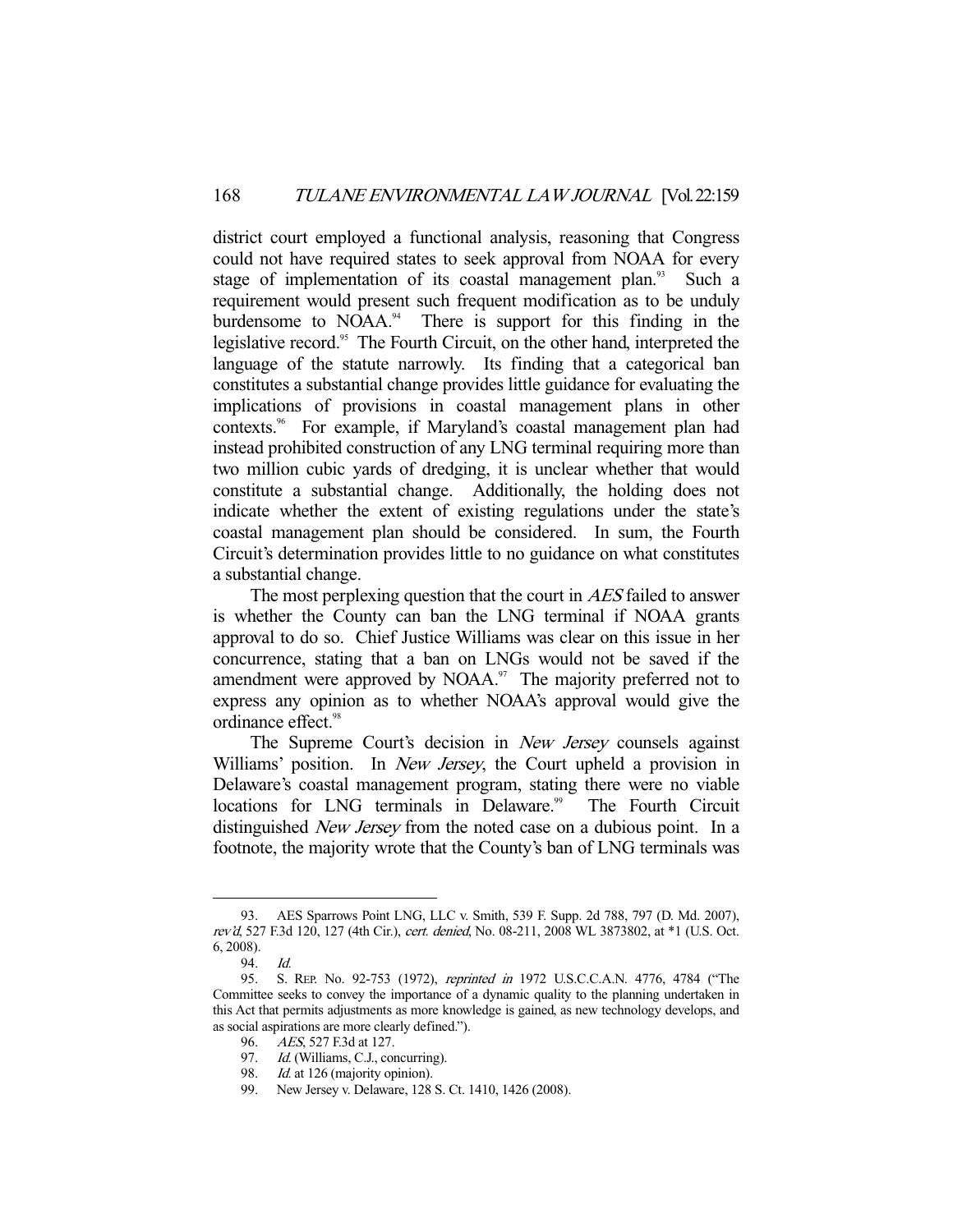enacted in 2007, after the 2005 amendments to the NGA.<sup>100</sup> Contrarily, the ban that was upheld in New Jersey was passed in 1979, before the amendments.<sup>101</sup> This distinction is probably not dispositive, however, because acts of Congress displace prior state law as well as subsequent state law.<sup>102</sup> Nevertheless, there is a more persuasive basis to distinguish the noted case from New Jersey. The Supreme Court in that case was not evaluating the Delaware regulation in the context of preemption.<sup>103</sup> New Jersey did not argue that Delaware's regulation was preempted by the NGA, and the Supreme Court did not express its holding with regard to preemption.<sup>104</sup> Thus, the decision in New Jersey is at best suggestive of the proposition that the CZMA creates states' rights to regulate coastal zones.

 The contrary proposition, which is suggested in the legislative record as well as Supreme Court precedent, is that the CZMA merely "enhances" state authority and provides funding to states.<sup>105</sup> Although the majority did not express an opinion on the issue, it appeared to advance this restrictive view of the CZMA. The court's interpretation of when Maryland must seek approval from NOAA creates an authoritarian model for state interaction with the federal government. This may represent a retrenchment of prior jurisprudence that raised a presumption in favor of state control over matters pertaining to public health and safety.<sup>106</sup> At the least, it undermines Maryland's autonomy with respect to its coastal management plan.

### V. CONCLUSION

 In AES, the majority based its decision on a narrow issue, provided little support for its conclusion, and accordingly left ambiguities in the CZMA and NGA unresolved. Although the court determined that contractors may bypass consistency review in seeking a judicial remedy, it did not address contrary authority on the issue. Moreover, even with

<sup>100.</sup> AES, 527 F.3d at 126 n.9.

 <sup>101.</sup> Id.

 <sup>102.</sup> See, e.g., Schneidewind v. ANR Pipeline Co., 485 U.S. 293, 310 (1988) (holding NGA provisions pertaining to natural gas securities nullified Michigan State Public Service Commission's regulation of same).

<sup>103.</sup> New Jersey, 128 S. Ct. at 1419.

 <sup>104.</sup> Id. at 1427; Brief of BP Am. Inc. & Crown Landing LLC, as Amici Curiae Supporting the State of New Jersey, New Jersey v. Delaware, 128 S. Ct. 1410 (No. 134), 2007 WL 4266843, at \*3-4 (U.S. July 30, 2007).

 <sup>105.</sup> Cal. Coastal Comm'n v. Granite Rock Co., 480 U.S. 572, 591 (1987) (quoting S. REP. NO. 92-753, at 1 (1972), reprinted in 1972 U.S.C.C.A.N. 4776, 4776).

 <sup>106.</sup> Hillsborough County v. Automated Med. Labs., Inc., 471 U.S. 707, 718 (1985); Riegel v. Medtronic, Inc., 128 S. Ct. 999, 1013-14 (2008).